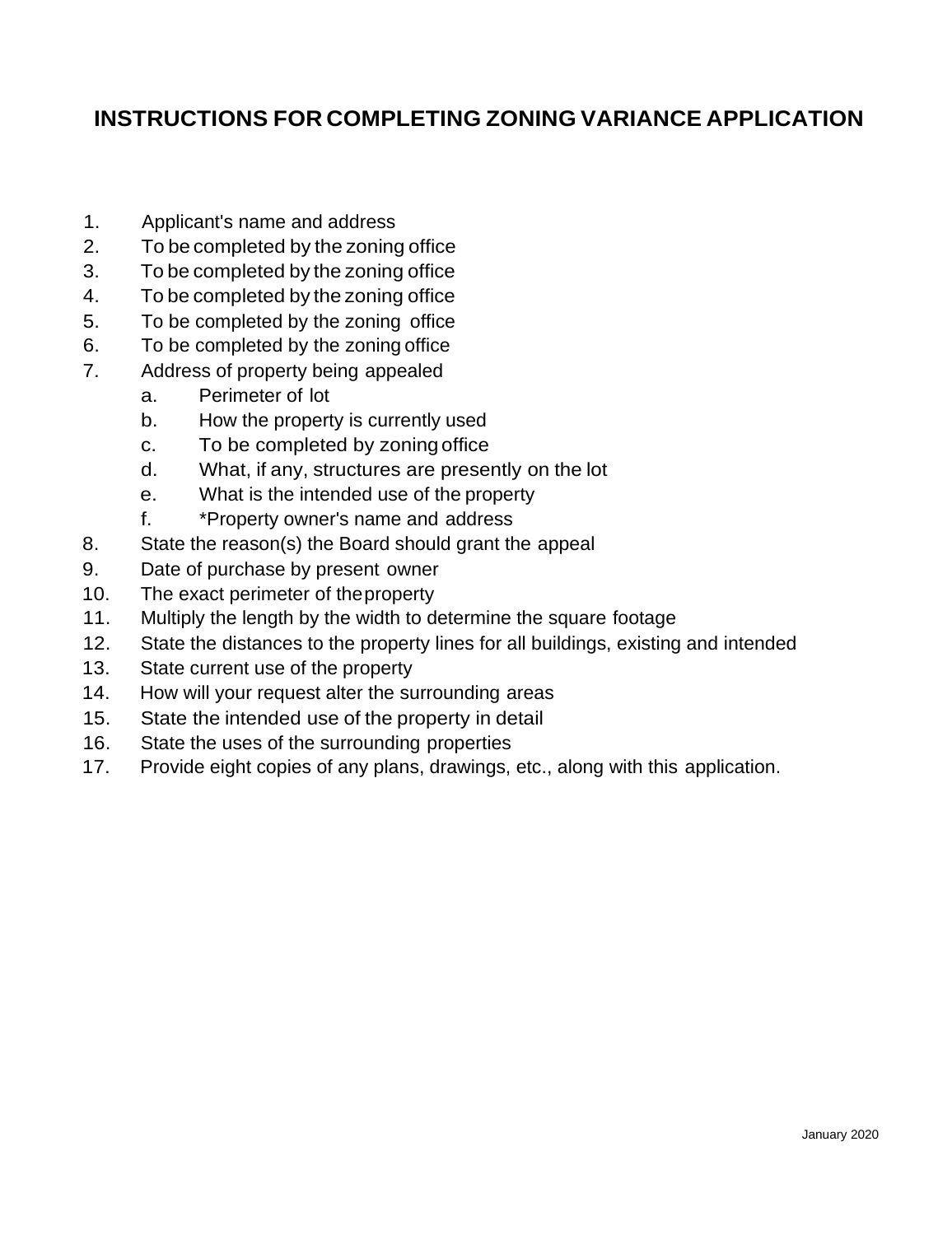## **NORTHAMPTON BOROUGH ZONING HEARING BOARD**

(Northampton, Pennsylvania)

## **NOTICE OF APPEAL**

| 1. |                                                                             |                                                                                                                                                                                                                                 |  |
|----|-----------------------------------------------------------------------------|---------------------------------------------------------------------------------------------------------------------------------------------------------------------------------------------------------------------------------|--|
|    |                                                                             | request that a determination be made by the Northampton Borough Zoning Hearing                                                                                                                                                  |  |
| 2. | Board on the following appeal, which was denied by the Zoning Officer on 1. |                                                                                                                                                                                                                                 |  |
|    |                                                                             | for the reason that it was a matter which, in the opinion of the Zoning Officer, should                                                                                                                                         |  |
|    |                                                                             | properly come before the Board.                                                                                                                                                                                                 |  |
| 3. |                                                                             | $\Box$ a special exception $\Box$ a variance $\Box$ an appeal is requested<br>$\Box$ An interpretation                                                                                                                          |  |
| 4. |                                                                             | to Article____________________, Section___________________, Subsection__________                                                                                                                                                |  |
| 5. |                                                                             |                                                                                                                                                                                                                                 |  |
| 6. |                                                                             | a) $\Box$ it is an appeal for an interpretation of the ordinance or map                                                                                                                                                         |  |
|    |                                                                             | b) $\Box$ it is a special exception to the ordinance on which the Board is required to pass                                                                                                                                     |  |
|    |                                                                             | c) $\Box$ it is a request for a variance relating to the $\Box$ area<br>$\Box$ footage                                                                                                                                          |  |
|    | $\Box$ yard                                                                 | $\Box$ height<br>$\Box$ use or $\Box$ other $\_\_\_\_\_\_\_\_\_\_$                                                                                                                                                              |  |
|    |                                                                             | $d)$ $\Box$ it is an appeal from a decision by the Zoning Officer                                                                                                                                                               |  |
| 7. | The                                                                         | involved<br>description<br><b>of</b><br>the<br>property<br>in<br>this<br>appeal<br>is<br>as                                                                                                                                     |  |
|    |                                                                             |                                                                                                                                                                                                                                 |  |
|    | a.                                                                          |                                                                                                                                                                                                                                 |  |
|    | b.                                                                          |                                                                                                                                                                                                                                 |  |
|    | C.                                                                          |                                                                                                                                                                                                                                 |  |
|    | d.                                                                          | Presentstructures on the lot<br>example and the contract of the contract of the contract of the contract of the contract of the contract of the contract of the contract of the contract of the contract of the contract of the |  |
|    | е.                                                                          | *Property owner's name and address<br><u> 1989 - Johann John Stein, markin fan it fjort fan de ferstjer fan it fjort fan de ferstjer fan de ferstjer f</u>                                                                      |  |
|    |                                                                             |                                                                                                                                                                                                                                 |  |
|    |                                                                             |                                                                                                                                                                                                                                 |  |

\*If other than applicant, property owner must provide written agreement/permission for variance request.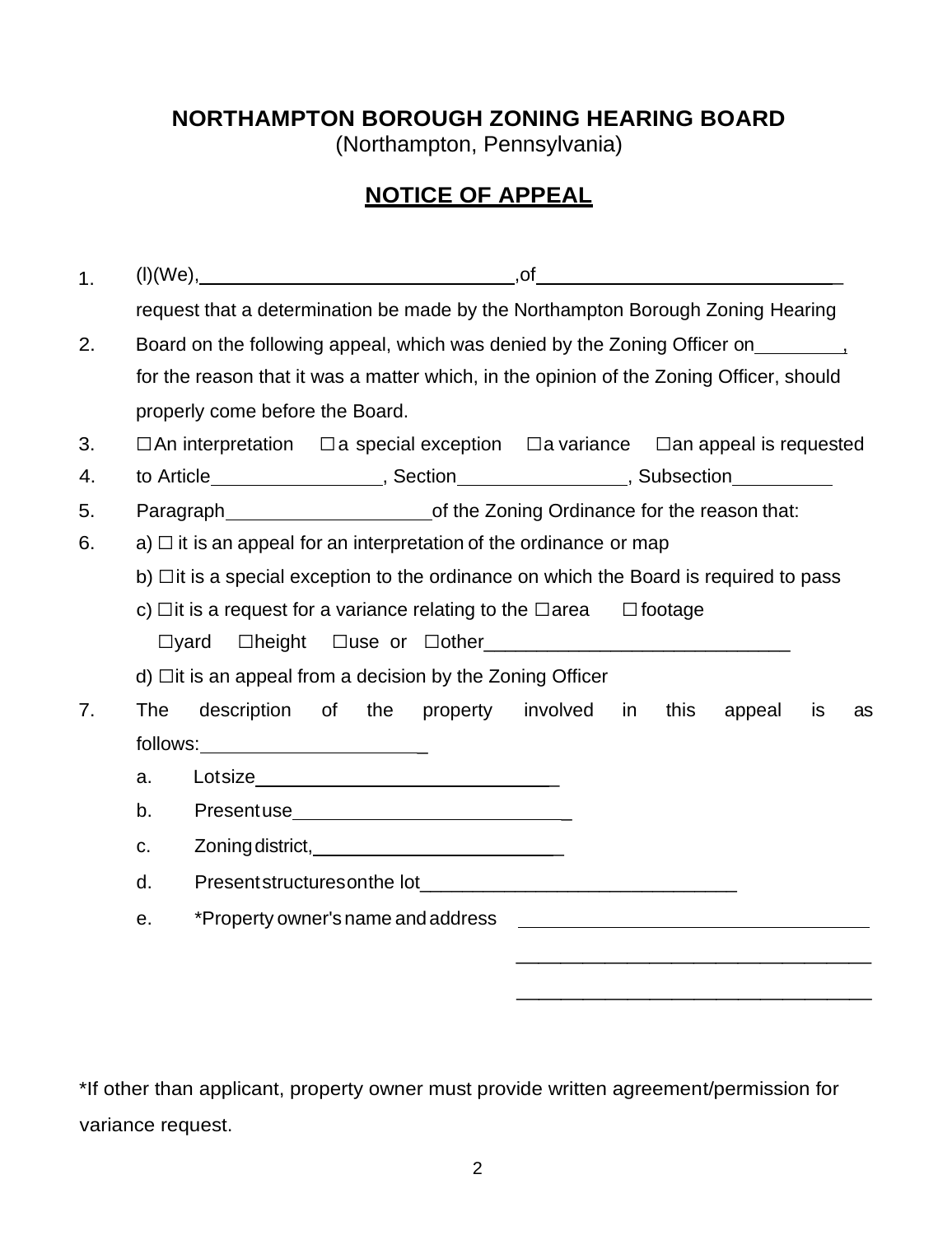8. (I) (We) believe that the Board should approve this request because: (include the grounds for the appeal and/or reasons, both with respect to law and fact, for granting the appeal or special exception or variance, and if hardship is claimed state the specific hardship),

Signature of Applicant **Date** 

Telephone number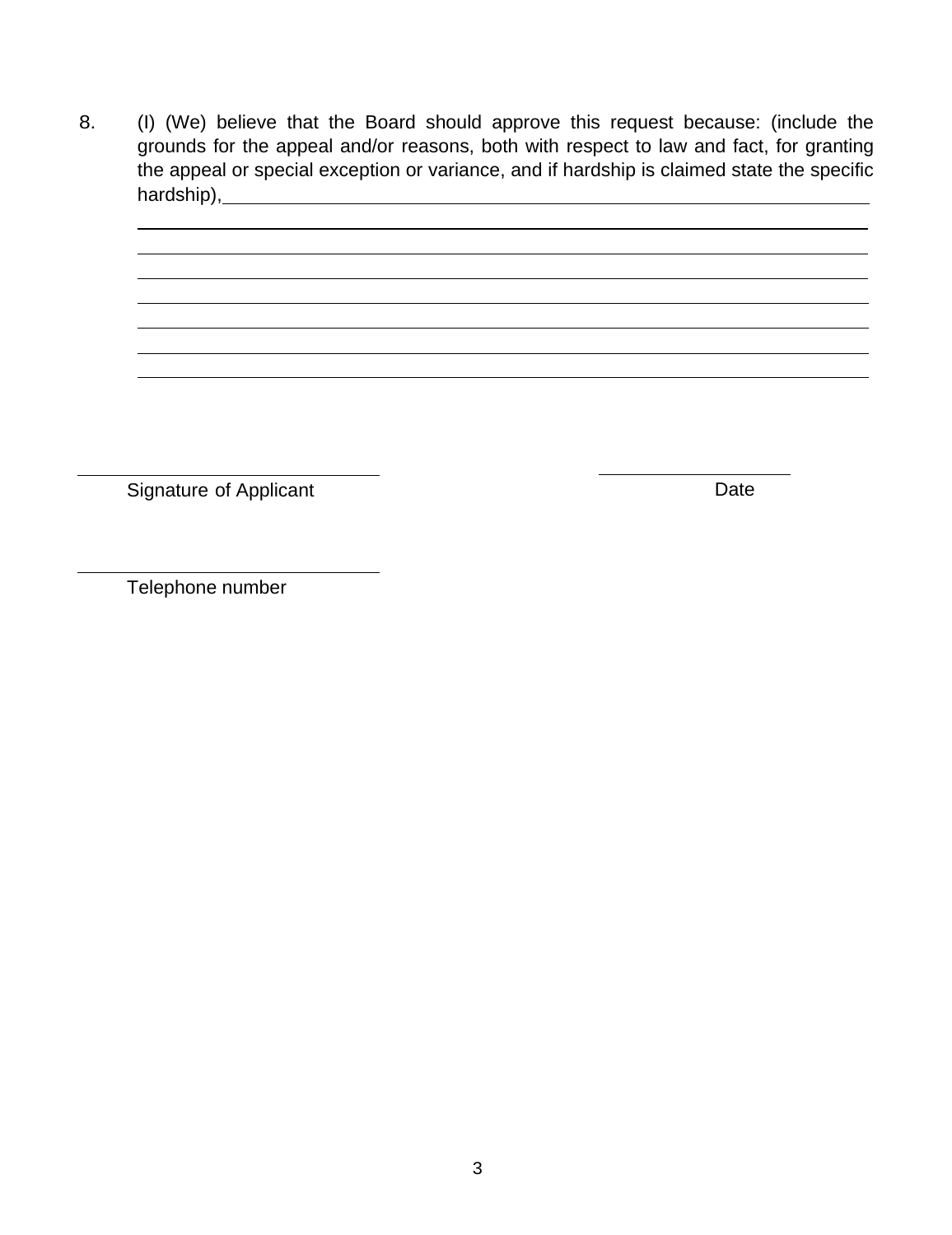- 9. What was the date of the acquisition of the subject premises by the owner? \_
- 10. What are the exact dimensions ofthe premises? \_
- 11. What is the square footage of the premises?
- 12. Briefly describe the dimensions, type of construction, and front, side, and rear yard setbacks of the buildings, structures, or other improvements existing and proposed for thesubjectpremises, \_
- 13. What is the specific use of the property at present?
- 14. Will the variance, if granted, alter the essential character of the neighborhood or district in which the property is located, or substantially or permanently impair the appropriate use of development of adjacent property, or be detrimental to the public welfare?

15. What is the specific intended use of the premises, considering such factors as, traffic generated, parking facilities, number of employees, nuisance characteristics, such as emission of noise, dust, odor, or smoke, fire hazards and hours and manners of operation?